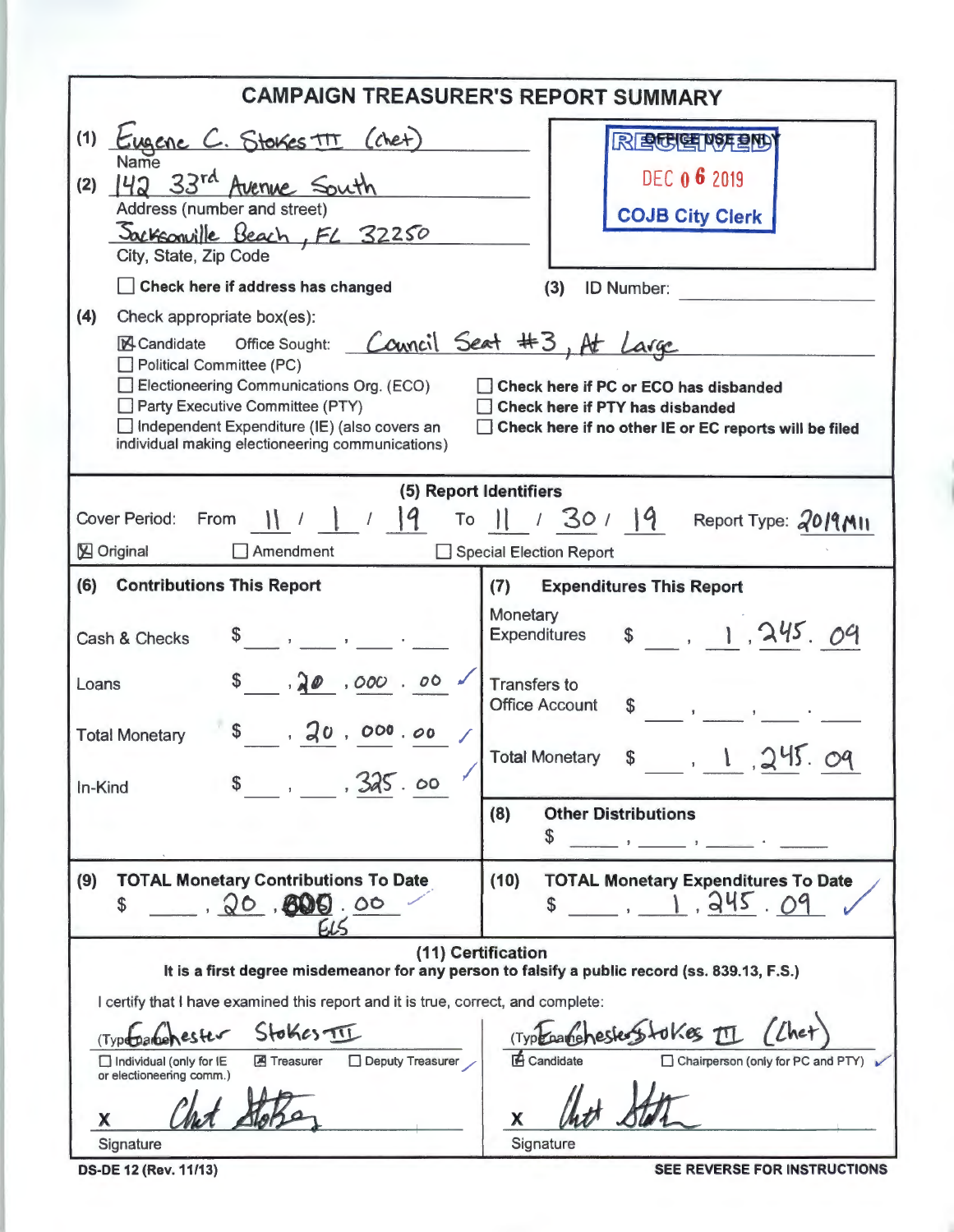| <b>CAMPAIGN TREASURER'S REPORT - ITEMIZED CONTRIBUTIONS</b> |                                                                                                                                                                                                                                  |               |                                  |                      |                        |           |         |
|-------------------------------------------------------------|----------------------------------------------------------------------------------------------------------------------------------------------------------------------------------------------------------------------------------|---------------|----------------------------------|----------------------|------------------------|-----------|---------|
|                                                             | (1) Name Eugene C. Stakes II (chet)                                                                                                                                                                                              |               |                                  |                      | (2) I.D. Number        |           |         |
|                                                             | (3) Cover Period $\begin{array}{ c c c c c c c c c }\hline \end{array}$ / $\begin{array}{ c c c c c }\hline \end{array}$ (4) Page $\begin{array}{ c c c c c }\hline \end{array}$ of $\begin{array}{ c c c c }\hline \end{array}$ |               |                                  |                      |                        |           |         |
| (5)<br>Date<br>(6)                                          | (7)<br>Full Name<br>(Last, Suffix, First, Middle)                                                                                                                                                                                |               | (8)                              | (9)                  | (10)                   | (11)      | (12)    |
| Sequence<br>Number                                          | Street Address &<br>City, State, Zip Code                                                                                                                                                                                        |               | Contributor<br>Type   Occupation | Contribution<br>Type | In-kind<br>Description | Amendment | Amount  |
| 11/18/19<br>$2019$ MII                                      | Eugene L. Stokes III<br>142 33rd Ave South<br>Sox Dealy FL 32250                                                                                                                                                                 | $\leq$        | Praentel                         | Loan                 |                        |           | 910,000 |
| 11/21/19<br>2019 MII<br>Z                                   | Mark Krancer<br>7045 Bankubacl Er<br>Sarksonville, FL<br>32277                                                                                                                                                                   | ß             | photographed                     | Ink                  | Photos and syn<br>use  |           | 18300   |
| N/26/19<br>$2019$ $M1'_{3}$                                 | Eugene C. Stelles III<br>142 33 4 Ave 5<br>Set Bard, FL<br>32250                                                                                                                                                                 |               | 5 Marcuse                        | Loun                 |                        |           | 8000000 |
| 11,26,19<br>$2019$ MII                                      | Shawn Mitchell<br>3758 Mandorin<br>Sca, FL 32223                                                                                                                                                                                 | $\mathcal{D}$ |                                  | InK                  | Conparison             |           |         |
|                                                             |                                                                                                                                                                                                                                  |               |                                  |                      |                        |           |         |
|                                                             |                                                                                                                                                                                                                                  |               |                                  |                      |                        |           |         |
|                                                             |                                                                                                                                                                                                                                  |               |                                  |                      |                        |           |         |

 $\epsilon$ 

OS-DE 13 (Rev. 11/13) SEE REVERSE FOR INSTRUCTIONS AND CODE VALUES